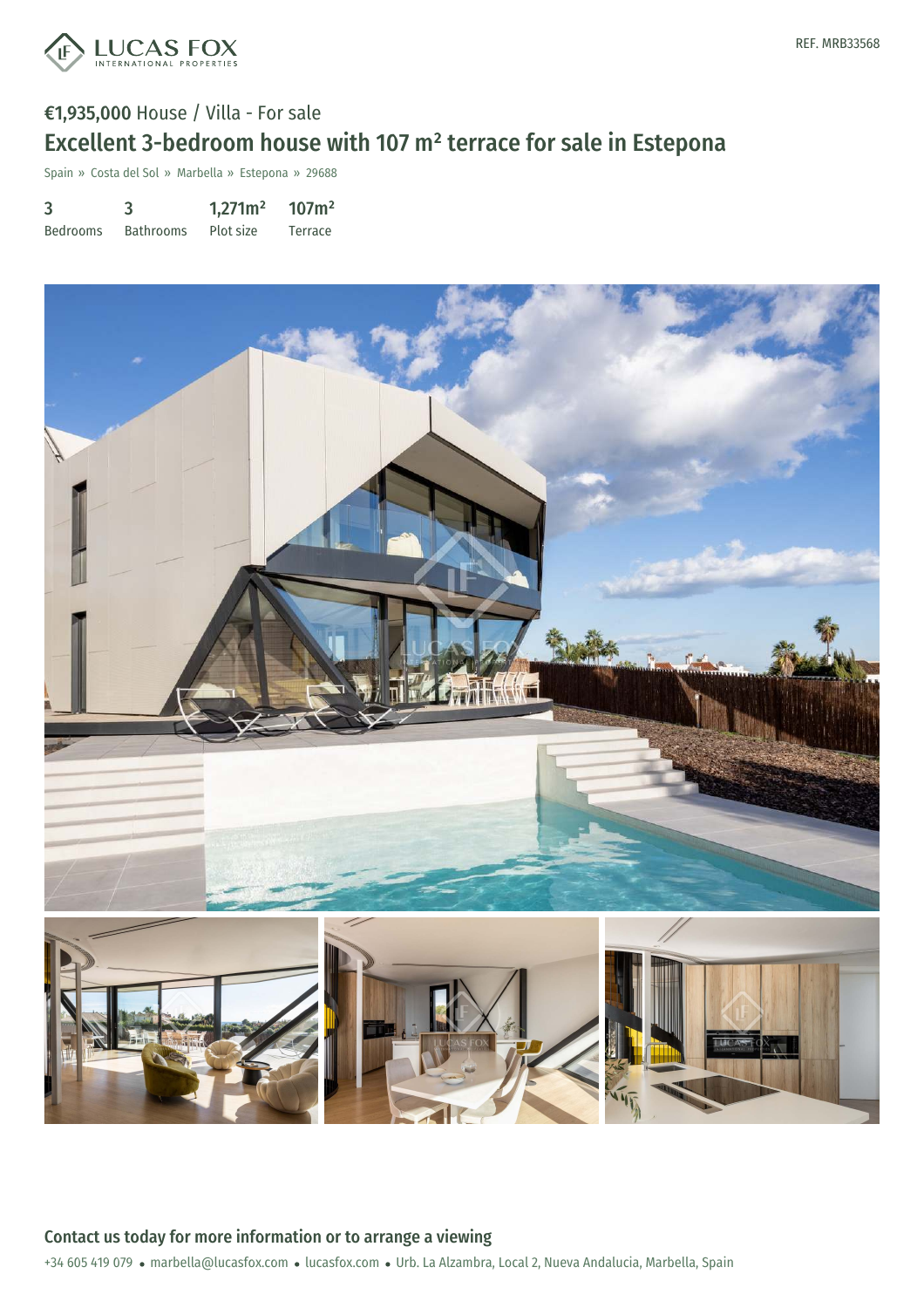

# €1,935,000 House / Villa - For sale Excellent 3-bedroom house with 107 m² terrace for sale in Estepona

Spain » Costa del Sol » Marbella » Estepona » 29688

| 3               | 3                | 1,271m <sup>2</sup> | 107m <sup>2</sup> |
|-----------------|------------------|---------------------|-------------------|
| <b>Bedrooms</b> | <b>Bathrooms</b> | Plot size           | Terrace           |

#### **OVERVIEW**

## Impressive villa in Bel Air, Estepona that rotates 360 degrees on its axis, choose the best views any time you want

This superb villa makes it possible for you to choose your views from any room and to benefit from the positive effects of sunlight on both your body and your state of mind.

With a groundbreaking and avant-garde design that makes it stand out above all that it has around it, the villa, named Sunhouse 360, is the first intelligent revolving house in Europe.

Located in Estepona west, an area in huge expansion, and also known as the Sunflower House, it is unlike any other house you have seen before. It is equipped with an innovative rotation system that allows the house to rotate 360 degrees on its axis and look for the sun or the shade, being able to really choose the orientation you want, depending on the time of day or the season of the year.

The structure rests on a concentric rotating disk, on which the whole house pivots so that it is able to follow the movement of the sun. The rotation is controlled from your phone by an app with a very intuitive and easy-to-use software. The house is capable of making a complete 360-degree turn in a period of approximately one hour, without being barely noticeable. It can also be left fixed.

As if this was not enough, it has the best construction and insulation materials available, a galvanized steel and reinforced concrete structure, a lacquered aluminium façade with a marine treatment, SCHUCO windows, aero thermal A/C, underfloor heating, last generation solar panels and a long etcetera, which combined with this rotation system can [generate](mailto:marbella@lucasfox.com) more [than](https://www.lucasfox.com) 70% energy saving.

A truly environmentally friendly home.



[lucasfox.com/go/mrb33568](https://www.lucasfox.com/go/mrb33568)

Mountain views, Sea views, Garden, Swimming pool, Terrace, Natural light, Wooden flooring, Air conditioning, Equipped Kitchen, Exterior, Heating